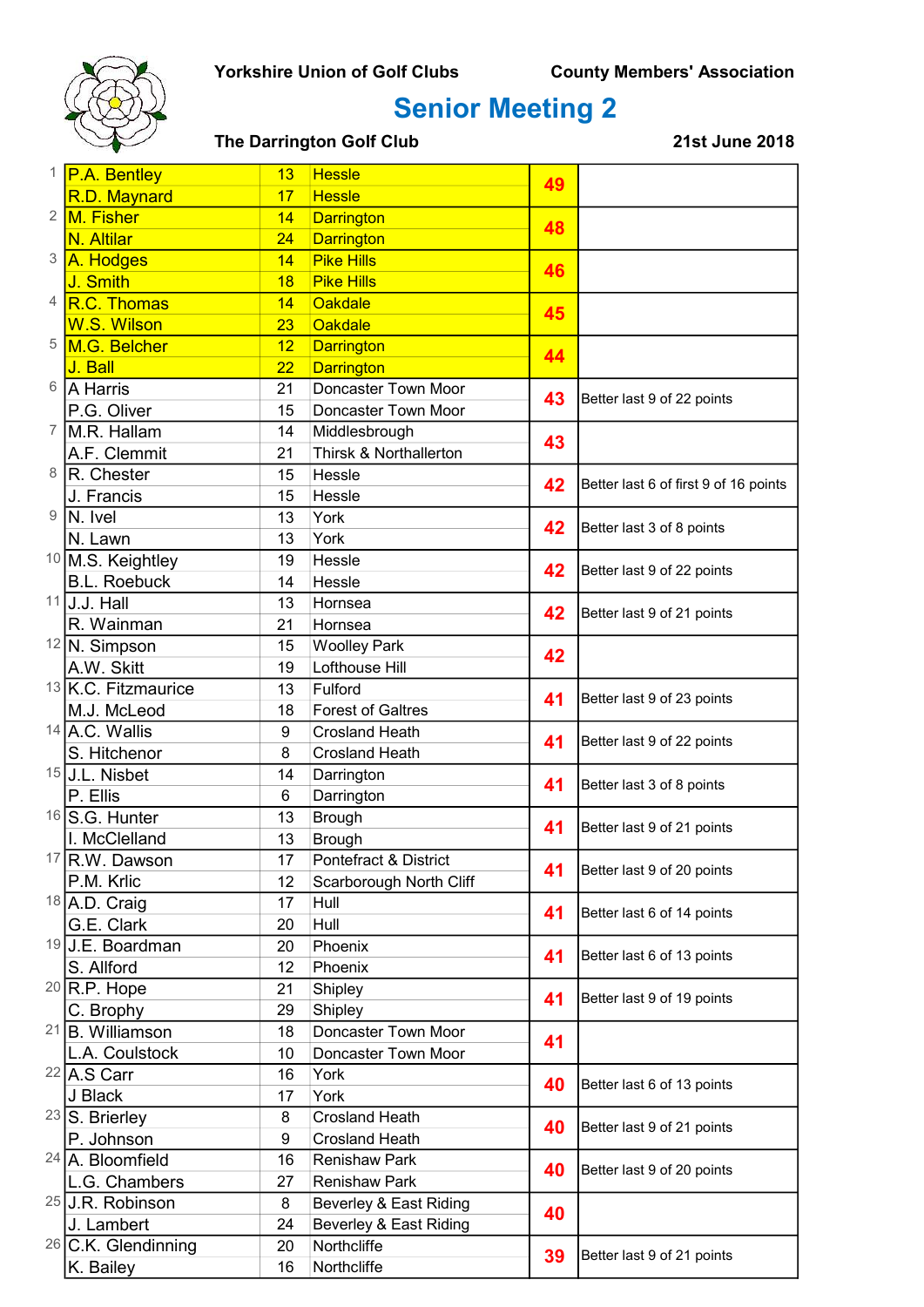

# Senior Meeting 2

### The Darrington Golf Club 21st June 2018

| <sup>27</sup> L.B. Phillips | 14<br>Wheatley  | 39                          | Better last 6 of 15 points |                              |
|-----------------------------|-----------------|-----------------------------|----------------------------|------------------------------|
| K.K. McMullen               | 16              | Wheatley                    |                            |                              |
| $28$ J. Shaw                | 6               | Selby                       | 39                         |                              |
| R. Davies                   | 5               | Selby                       |                            | Better last 9 of 20 points   |
| $29$ K. Bramley             | $6\phantom{1}6$ | <b>Pike Hills</b>           | 39                         | Better last 6 of 13 points   |
| P. Robertson                | 6               | Pike Hills                  |                            |                              |
| 30 D.M. Maguire             | 16              | Huddersfield                | 39                         | Better last 9 of 19 points   |
| P.J. Skelton                | 12              | <b>Halifax Bradley Hall</b> |                            |                              |
| 31 R.A.D. Coulsey           | 20              | Low Laithes                 | 39                         |                              |
| M. Eddison                  | 12              | Low Laithes                 |                            |                              |
| 32 A.N.M. Grierson          | 19              | Doncaster Town Moor         | 38                         | Better last 9 of 22 points   |
| D.A. Stocks                 | 15              | Doncaster Town Moor         |                            |                              |
| 33 B.W.S. Crowther          | 14              | <b>Halifax Bradley Hall</b> | 38                         | Better last 6 of 14 points   |
| R.B. Bain                   | 11              | <b>Halifax Bradley Hall</b> |                            |                              |
| $34$ S. Bodle               | 13              | Doncaster Town Moor         | 38                         | Better last 9 of 20 points   |
| P. Elwis                    | 9               | Doncaster                   |                            |                              |
| 35 A Maplesden              | $\overline{7}$  | Saltburn by the Sea         | 38                         | Better last 9 of 19 points   |
| F Morton                    | 16              | Saltburn by the Sea         |                            |                              |
| 36 A. Tinkler               | 15              | Middlesbrough               | 38                         |                              |
| A.J. Whitfield              | 8               | Middlesbrough               |                            | Better last 9 of 18 points   |
| $37$ D.L. Kelly             | 8               | Fulford                     | 38                         | Better last 6 of 11 points   |
| S.M. Allison                | 19              | Fulford                     |                            |                              |
| 38 C. Coverdale             | 22              | <b>Woolley Park</b>         | 38                         | Better last 9 of 17 points   |
| S. Barnes                   | 12              | <b>Woolley Park</b>         |                            |                              |
| 39 J.O. Newsome             | 14              | Wakefield                   | 38                         |                              |
| C.A. Gregson                | 10              | Wakefield                   |                            |                              |
| 40 J. Goundry               | 16              | Saltburn by the Sea         | 37                         | Better last hole of 3 points |
| <b>B.</b> Craven            | 16              | Saltburn by the Sea         |                            |                              |
| $41$ R Brown                | 19              | Darrington                  | 37                         | Better last 9 of 20 points   |
| C. Mallett                  | $6\phantom{1}$  | Darrington                  |                            |                              |
| 42 J.M. Deeming             | 13              | Hessle                      | 37                         | Better last 9 of 19 points   |
| N. Muir                     | 20              | Hessle                      |                            |                              |
| $43$   $\sqrt{ }$ Siddle    | 10              | Doncaster Town Moor         | 37                         | Better last 9 of 18 points   |
| H. Bathgate                 | 19              | Doncaster Town Moor         |                            |                              |
| 44 D. Mitchell              | 15              | Wheatley                    | 37                         |                              |
| H.W.B. Houghton             | 8               | Wheatley                    |                            |                              |
| $45$ P. Scott               | 16              | Heworth                     | 36                         | Better last 9 of 21 points   |
| R.H. Jenkins                | 19              | Elland                      |                            |                              |
| $46$ S. Hicks               | 14              | Middlesbrough               | 36                         | Better last 9 of 20 points   |
| P. Cook                     | 19              | Middlesbrough               |                            |                              |
| 47 P.A. McLoughlin          | 18              | Springhead Park             | 36                         | Better last 6 of 13 points   |
| I. Beetham                  | 12              | <b>Brough</b>               |                            |                              |
| 48 D.J. Dewhirst            | 18              | Baildon                     | 36                         | Better last 9 of 19 points   |
| R.W.B. Stubbs               | 16              | Baildon                     |                            |                              |
| 49 J. Wintersgill           | 11              | <b>Woolley Park</b>         | 36                         | Better last 9 of 18 points   |
| G. Dickinson                | 8               | <b>Woolley Park</b>         |                            |                              |
| <sup>50</sup> E. Wainwright | 19              | Fulford                     | 36                         | Better last 6 of 14 points   |
| A.J. Davidson               | 12              | Harrogate                   |                            |                              |
| <sup>51</sup> R.F. Nicholl  | 15              | Hessle                      | 36                         | Better last 9 of 17 points   |
| P.D. Cutland                | 13              | Hessle                      |                            |                              |
| $52$ G. Seale               | 10              | <b>Crosland Heath</b>       | 36                         |                              |
| D. Jackson                  | 16              | <b>Crosland Heath</b>       |                            |                              |